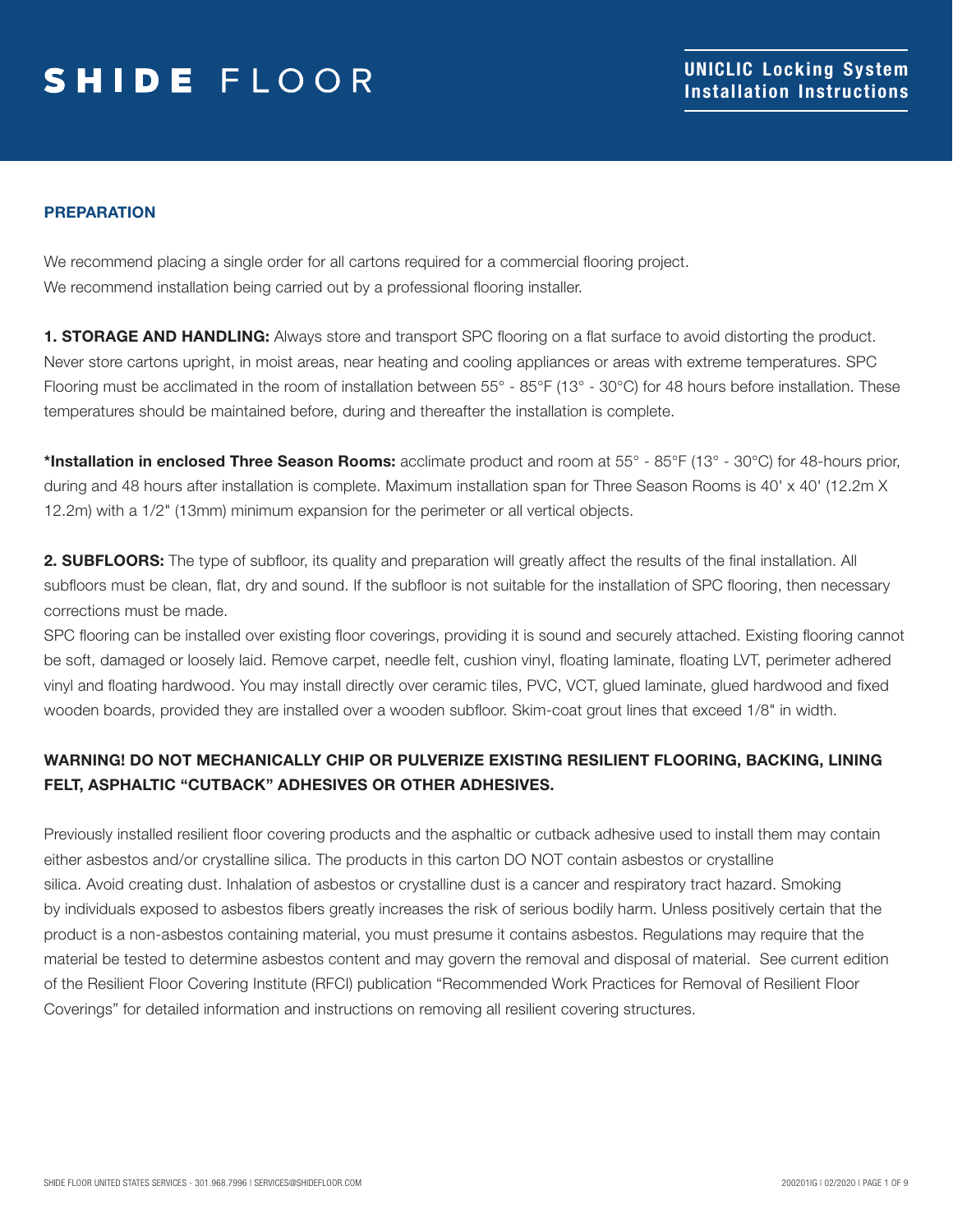2.1. WOOD SUBFLOOR: Remove any existing floor covering. Replace any water-damaged, swollen or delaminated subflooring. Ensure the subfloor is level and nail down any loose boards. Repair the wooden subfloor as needed or by installing 1/4" APA underlayment grade panels or leveling compound. Underlayment panels must be fastened in accordance with manufacturer's recommendation. OSB or particleboard subfloors should be covered with a 6-mil poly moisture vapor barrier or 1/4" APA underlayment grade panels to enable the floating installation to move as designed.

- The crawl space under the wood subfloor must be sufficiently ventilated with perimeter venting 1.5 sq. ft. per 100 sq. ft. of crawl space. All exposed soil in the crawl space must be covered with a 6-mil vapor barrier. The moisture content of the wood subfloor must not exceed 12% per 1000 sq. ft. using a pin-type meter. NOTE: Do not install over wood attached to concrete. Instead remove wood and follow concrete subfloor instructions.

- Measure subfloor for flatness. Any unevenness greater than 3/16" in a 10' radius (5mm in 3m) must be leveled using a Portland based leveling compound. Level joints more than 1/8" (3mm) deep and 1/4" (6mm) in width with Portland based patching compound.

2.2. CONCRETE SUBFLOOR: The moisture content of the concrete subfloor must be less than 80% relative humidity (ASTM F 2170) or less than 5 lbs. moisture vapor emission rate (ASTM F1869). Always measure, record and keep moisture content results.

- A 6-mil poly moisture vapor barrier is required over concrete substrates to protect from substrate moisture.

- Measure subfloor for flatness. Any unevenness greater than 3/16" in a 10' radius (5mm in 3m) must be leveled using a Portland based leveling compound. Level joints more than 1/8" (3mm) deep and 1/4" (6mm) in width with Portland based patching compound.

- Radiant floor heating systems (hydronic or electric) must be embedded into the cement subfloor. Radiant heat system should be in operation a minimum of two weeks prior to installation of SPC flooring to eliminate excess moisture in subfloor. Turn system completely off and allow to cool completely before beginning installation. After SPC flooring has been installed turn the system on to the lowest setting. Increase temperature by 5°F (3°C) every 24 hours until floor surface reaches the desired temperature not to exceed 85°F (30°C). Floor surface temperature should never exceed 85°F (30°C) or it may damage the flooring. Use of an in-floor temperature sensor as well as a separate thermostat for the individual room is required. An outdoor temperature sensor should be used to adjust water temperature according to heat loss. Separate rooms with and without radiant floor heating or rooms with different temperature controllers using a transition profile, following manufacturer's installation guidelines and utilizing a 1/4-inch (6 mm) expansion gap [5/8 inch (16mm) for areas that will be exposed to temperatures greater than 85°F (30°C)] to allow expansion and contraction.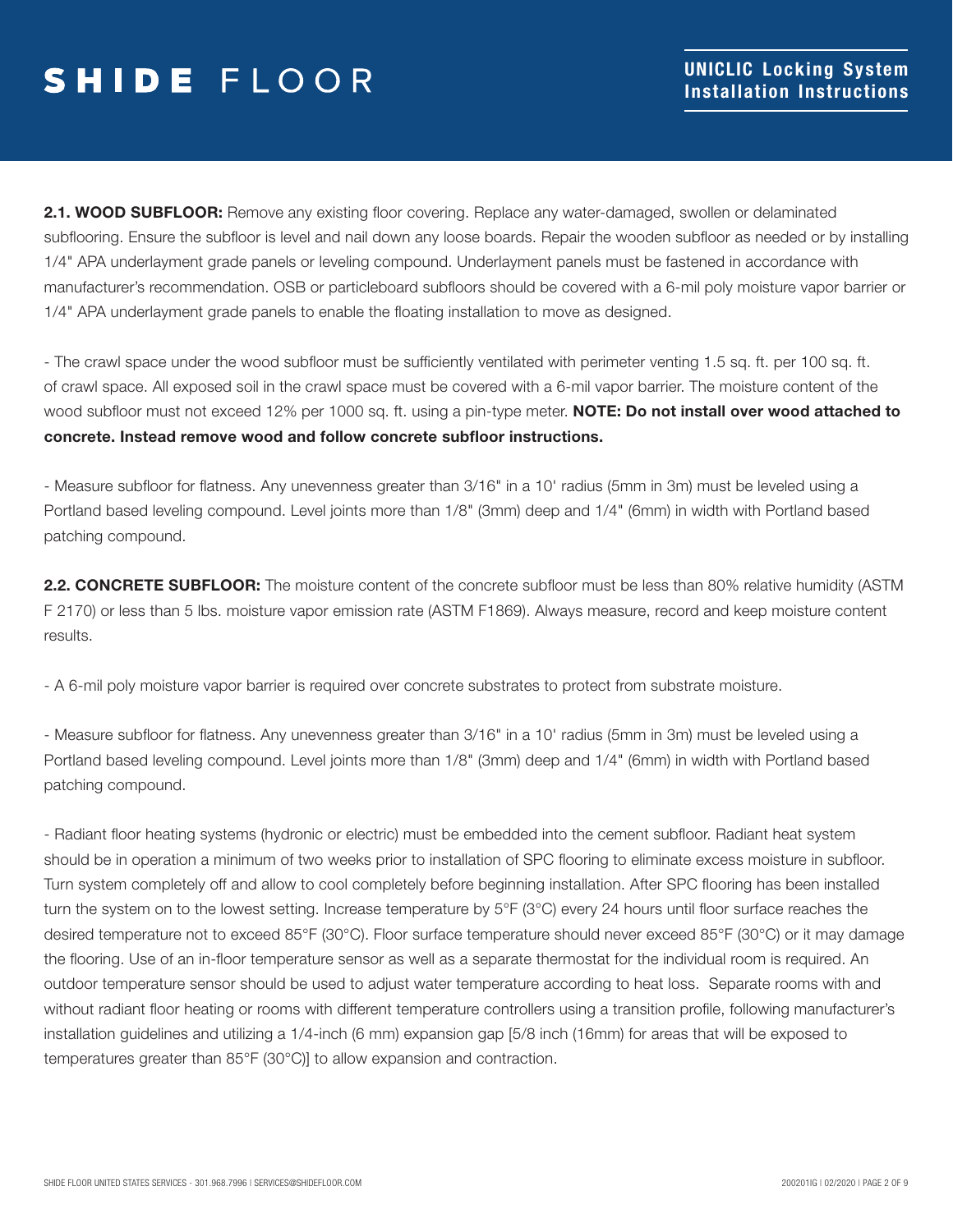- Make sure that the subfloor is dry, flat, stable, clean and free of adhesive residue, surface contaminates or chemical substances. Remove all debris, sweep and vacuum. Repair surface imperfections and cracks. We recommend removing existing base trim and installing new moldings after installation of SPC flooring is complete.

**3. Tools needed:** utility knife, tape measure, safety glasses, chalk line, speed square, tapping block, circular saw, gloves and a pencil. In addition to the standard tools, we recommend having a pull bar and a carpenter's square available.

### THE USE OF ANY ACCESSORIES OTHER THAN RECOMMENDED ACCESSORIES MAY CAUSE DAMAGE TO YOUR SPC FLOORING. IN SUCH CASES, THE WARRANTY PROVIDED WILL BE VOID.

11. Visually inspect all planks before and throughout installation in optimal lighting. Unacceptable planks should be discarded or, when possible, used as cut pieces to start or finish rows after removing the defective portion of the plank.

### INSTALLION

#### 1. GENERAL:

- During installation, blend the planks by working out of multiple cartons to avoid laying too many identical lighter or darker panels adjacent to one another. For optimal results, it is best to fit the panels in the direction of the longest wall and parallel to the light source in the room. Install plank flooring in a random method with at least a 12-inch (30 cm) stagger.

- Measure the room before you begin installing flooring planks or tiles. Make sure that the last row of panels is at least 3 inches (8 cm) wide when finishing the installation. We recommend snapping a chalk line to ensure a perfectly straight installation.

- SPC flooring has been designed for floating installations in indoor areas including enclosed three season rooms, protected from the elements with ambient temperatures ranging between 0 and 140°F (-17 and 40°C).

- SPC products with pad attached cannot be installed over separate underlayment.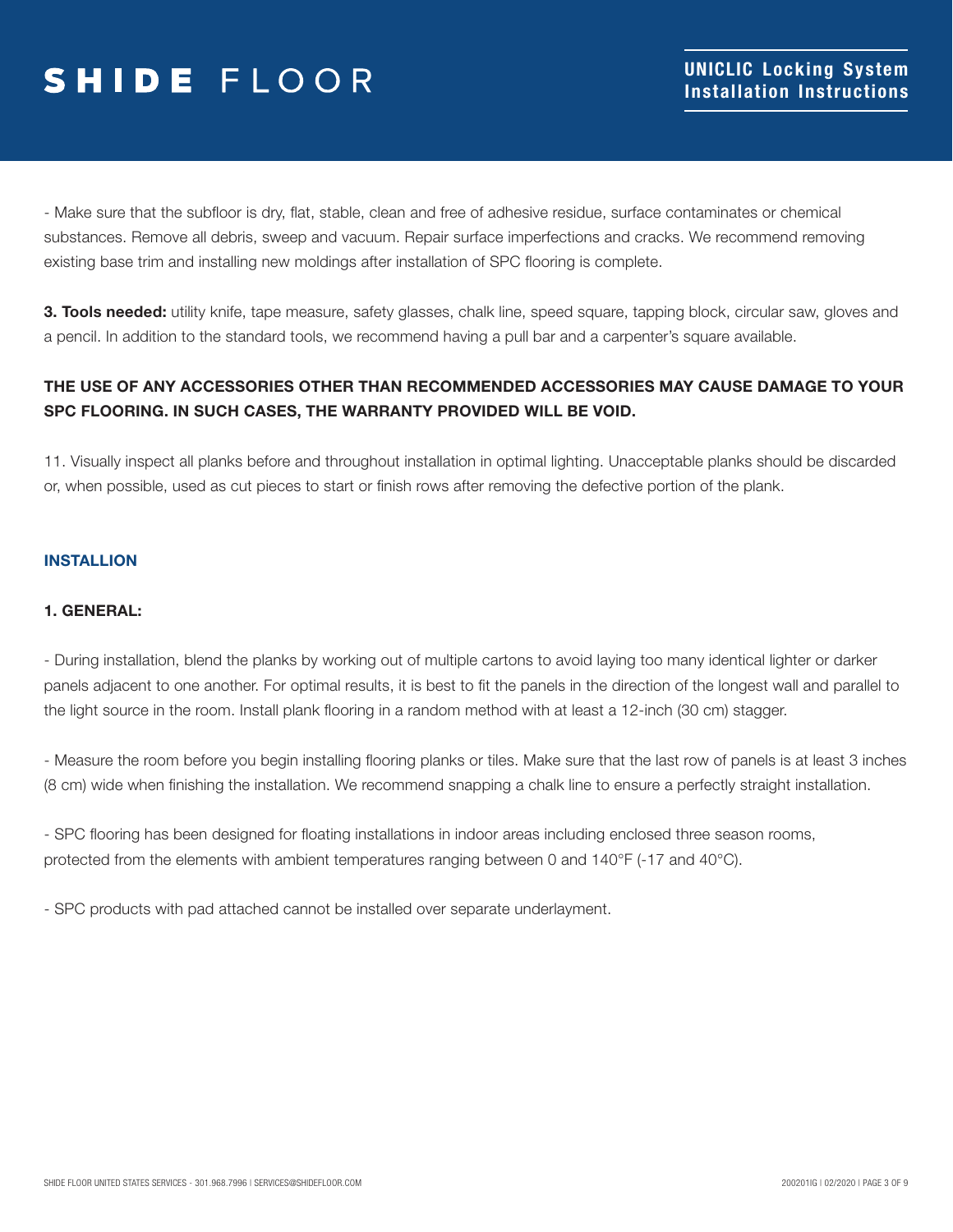### 2. UNICLIC SYSTEM:

Planks with Uniclic locking system can be installed in two different ways:

Method A: Position the panel to be installed at an angle of 20 to 30° to the panel already installed. Move the panel gently up and down and at the same time exert forward pressure. The panels will automatically click into place. You can either insert the tongue into the groove, or the groove on to the tongue. The tongue in groove method is the most common and easiest way. See diagram below.



Method B: With Uniclic you can also tap the panels into each other without lifting. For this method you must use the special Uniclic tapping block. The planks should not be joined with a single tap. To avoid damaging the panels you must tap them together gradually. See diagram below.



#### 2. INSTALLING THE FLOOR

- First install the underlayment (if have), per width and gradually as you progress. If the underlayment is pre-mounted on the panels, then only use the damp-proof 150 μ Screen membrane with adhesive tape as provided. Let the membrane run up the wall a bit before cutting to size. A molding will be attached to this later. See diagram below.

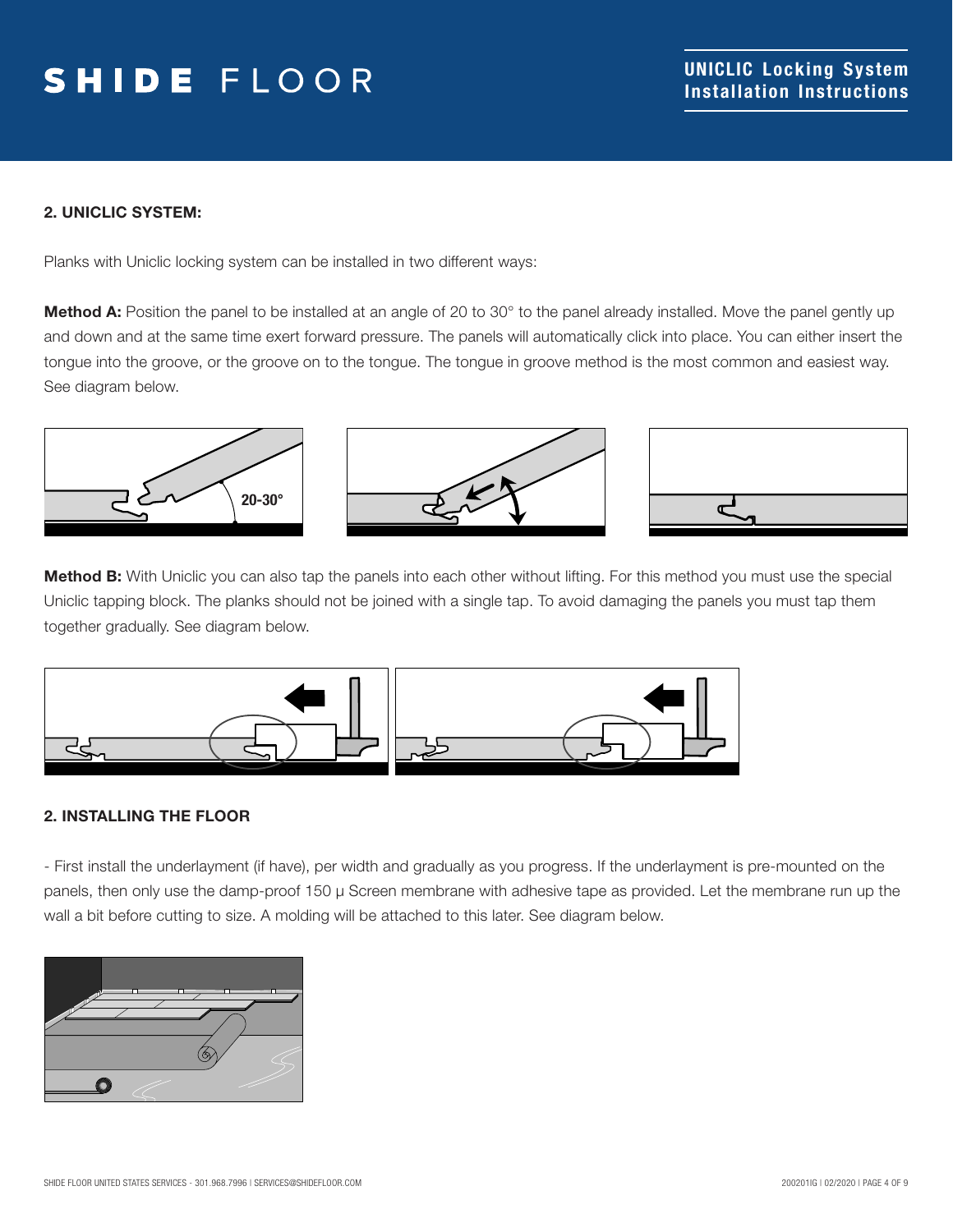- Begin the first row with a full-length plank. First cut off the tongue on both the long and the short sides. Put the plank with sawn off sides against the walls. Make sure that you leave an expansion space of 1/4 inch (6 mm) [5/8 inch (16mm) for areas that will be exposed to temperatures greater than 85°F (30°C)] between the plank and the wall, using spacers as needed. See diagrams below.





- The diagrams indicate where the Uniclic panels are clicked together by angling up and down or where they are tapped together flat. Follow the diagrams precisely.

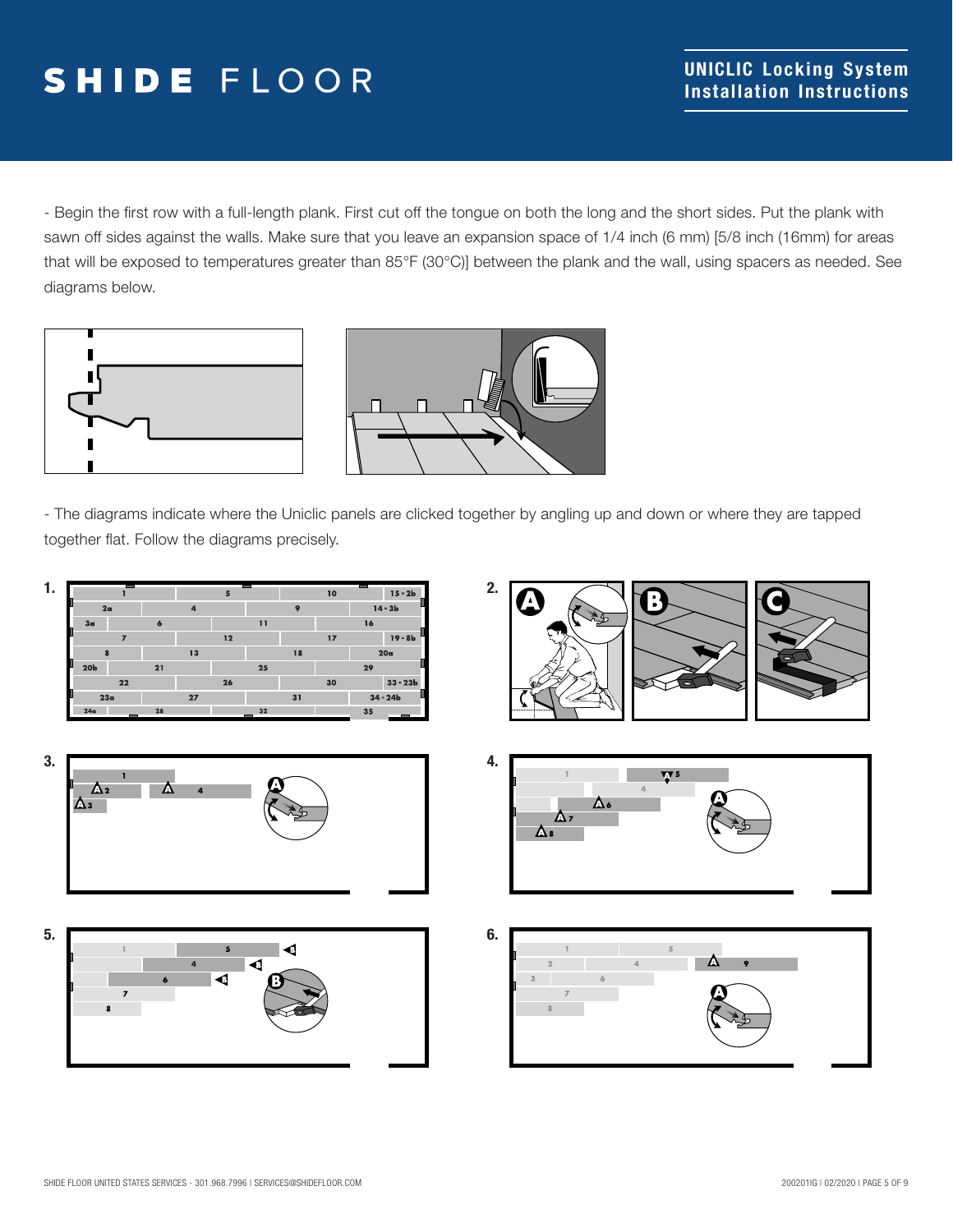

















|     | 24             | o              | 28 | ⊲ ∆      |    | 32 | ⊲ ∆ |    | 35 |    |  |
|-----|----------------|----------------|----|----------|----|----|-----|----|----|----|--|
|     | n              | 23             | Δ  | 27       | G  | D  | 31  | В  |    | 34 |  |
|     | Δ              | 22             |    | Δ        | 26 | ◀  | Δ   | 30 |    | 33 |  |
|     | 20             |                | 21 | T.       | Δ  | 25 | ◀   | Δ  | 29 |    |  |
|     |                | 8              |    | 13       |    |    | 18  |    |    | 20 |  |
|     |                |                |    |          | 12 |    |     | 17 |    | 19 |  |
|     | $\overline{3}$ |                | 6  |          |    | 11 |     |    | 16 |    |  |
|     |                | $\overline{2}$ |    | $\Delta$ |    |    | 9   |    |    | 14 |  |
| 16. |                |                |    |          | 5  |    |     | 10 |    | 15 |  |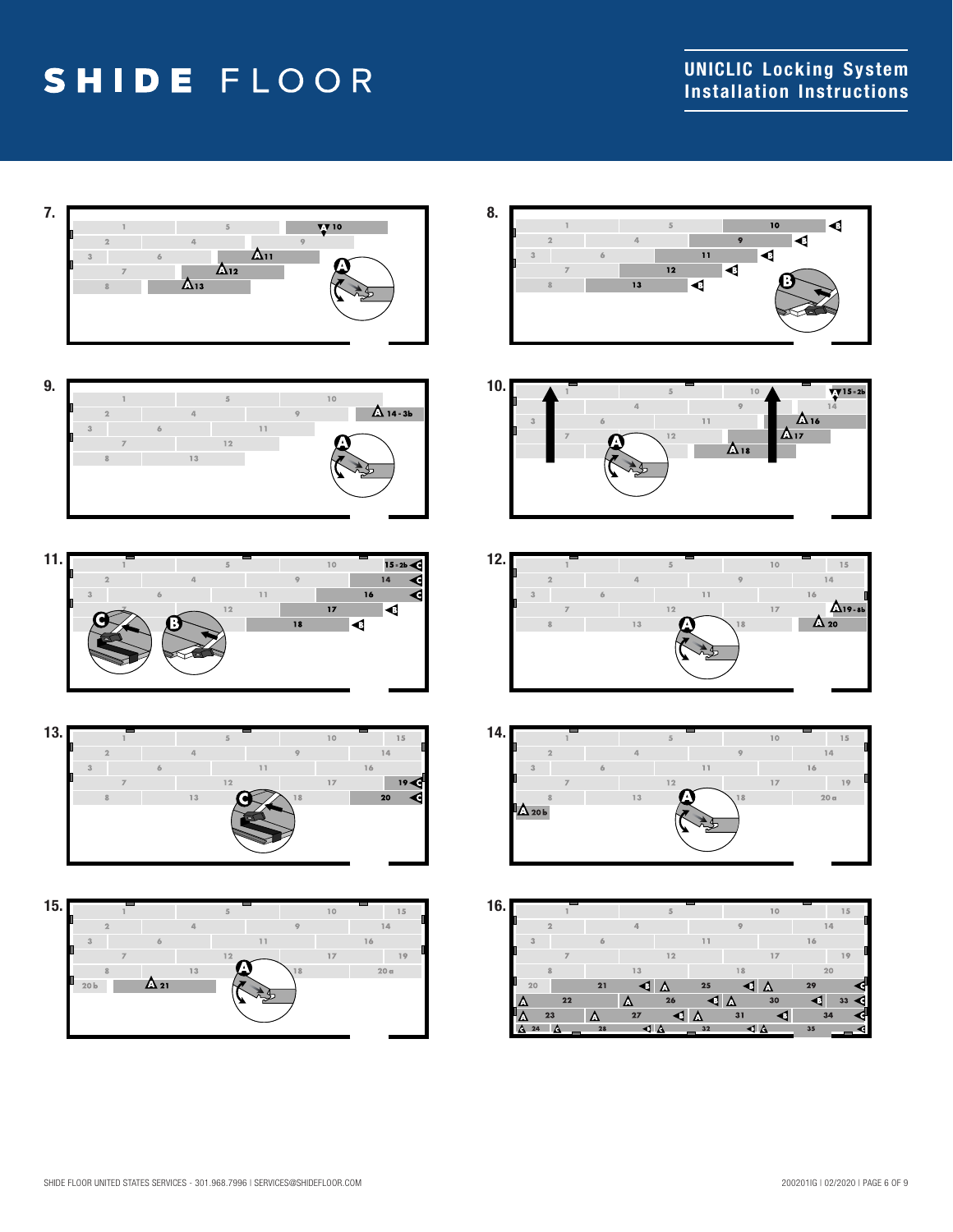- In places where it is too difficult to install the Uniclic planks with the tapping block (e.g. against the wall), you can tap them together using the crowbar and a hammer. See diagrams.







An expansion space of 1/4 inch (6 mm) [5/8 inch (16mm) for areas that will be exposed to temperatures greater than 85°F (30°C)] around the room perimeter and all vertical objects must be maintained; this same expansion space should be maintained when using transition moldings. Otherwise, there is no need for additional expansion space within or between rooms.

### FINISHING

You may walk on your new SPC floor immediately after installation.

1. BASE MOLDING: Inspect the final surface of the installed floor. Remove all spacers. Install base molding to the wall. Never attach the base to the floor itself. In places where profiles or base cannot be installed, seal (do not fill) the expansion space with silicone.

2. UNDER DOORFRAMES: When the new flooring meets a threshold or a doorway, we recommend undercutting the door jamb. To secure the right cut, turn a plank upside down and place it on the floor up to the door frame. Then place a handsaw flat against the plank and simply cut through the frame. Remove the cut-out piece and vacuum away debris. You can now secure the plank on the long side at the side of the door jamb. Use an installation tool pull bar to securely join the long and short joints.



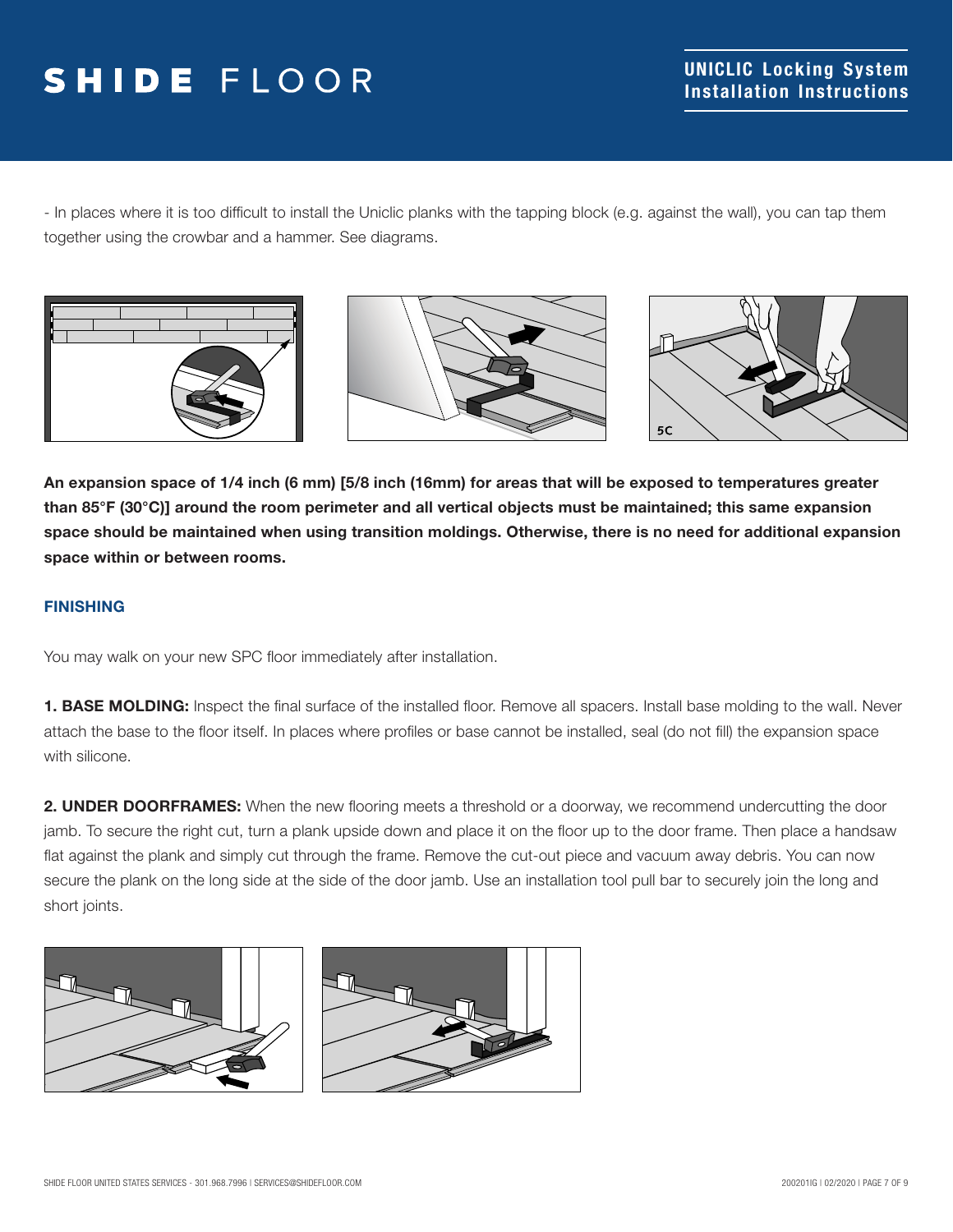3. PIPES: In rows where there is a pipe, make sure the pipe falls exactly in line with the short side of two planks. Select a drill bit with the same diameter as the pipe plus 1/2 inch (13 mm). Click the planks together on the short side and drill a hole centered on the joint between the two planks. Then install the planks.







For a double pipe, drill a hole equivalent to the diameter of the pipe plus 1/2 inch (13 mm) at each of the marked points. If located on the long side of the plank, make a 45° cut from each hole to the edge of the plank. Apply Sealer along the cut edges of the piece you cut out, seal the piece in place. Be sure no sealer comes between the cutout piece and the subfloor.

#### MAINTENANCE

- Use a vacuum cleaner suitable for hard surface flooring (with no moving parts and without rotary beater bars) to clean your SPC floor. Care for your SPC floor by using luxury vinyl floor Cleaner and a microfiber mop.

Never use a steam cleaner on your SPC floor.

- Remove spills from the floor immediately.

- Protect the floor from furniture and chair legs by using felt pads or coaster protectors. Ensure chairs with casters have suitable soft neoprene wheels. Replace hard or plastic casters with soft wheels designed for a vinyl floor and/or use a suitable desk mat.

- Never drag heavy items of furniture over the floor, always lift instead. Make sure furniture legs have a large surface area in contact with the floor and are affixed with non-staining floorprotectors. The taller and wider the furniture feet are, the greater the disbursement of weight, which helps avoid damage to the floor.

- Ensure the interior room temperature is always maintained between 55°F - 85°F (13°-30°C). Three Season Rooms can be maintained between 0°F - 140°F (-17 and 40°C).